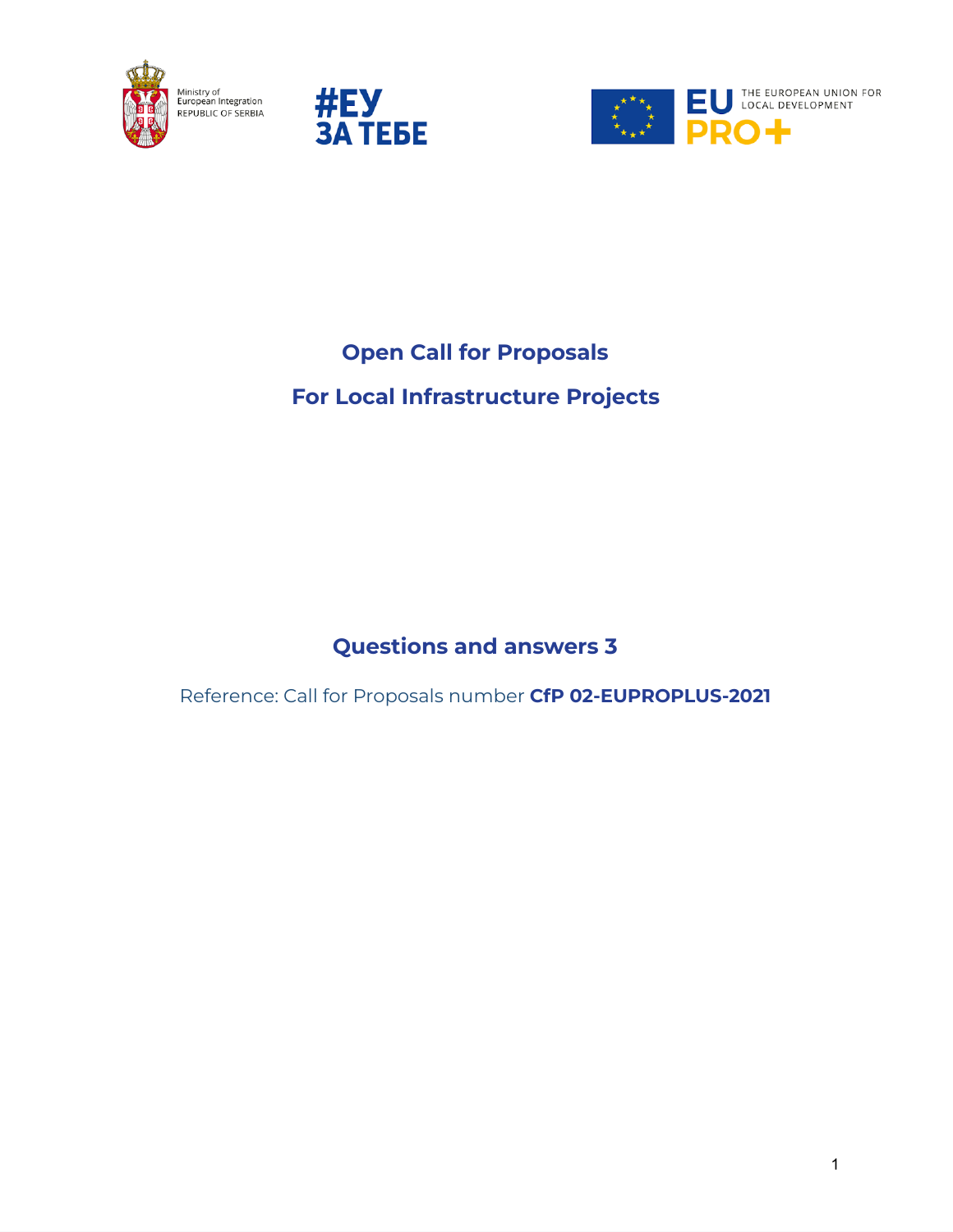

### **Questions and answers 3**

1. **Q**: If the Value of the project is 300.000,00 EUR and Municipal contribution is 130.000, 00 EUR, can the value of the equipment for the Health Centre project be 150.000,00 EUR?

**A:** No, if the EU PRO+ contribution is 170.000,00 EUR maximum value of the equipment can be 85.000,00 EUR for the social protection and health sector projects. If the Municipality is willing to make additional contributions for the subject equipment, it can do so but this amount cannot be included in the project budget given the percentage limitation.

2. **Q:** Is it acceptable to apply for the reconstruction of a suburban road as an eligible project proposal?

**A:** No, this is not an eligible intervention.

- 3. **Q:** Can a Municipal official be a member of the project team? Regarding the evaluation Criteria 2.3 level of development of local self-government, please explain the scoring in reference to the development level of the applicant. **A:** Yes, an official can be a member of the project team. Regarding the evaluation Criteria 2.3, the scoring is as follows: if the Applicant belongs to Group IV, devastated areas, a max of 7 points will be allocated. If it belongs to Group IV, 5 points will be allocated. If it belongs to Group III, 3 points will be allocated and if it belongs to Group II, 1 point will be allocated.
- 4. **Q:** The city is planning the reconstruction of the facade and roof of the school building, which is owned by the Republic of Serbia. Is it necessary for the Republic Directorate for Property to be a partner in the project, if, of course, the City has the consent of the Government to perform works on the facility that is state-owned? **A:** No. This partnership is not necessary, but consent of the Republic Property Directorate or any kind of agreement with the school will be needed.
- 5. **Q:** Can the budget line for reserves within the municipal budget be considered as a proof of available co-funding? **A**:Yes.
- 6. **Q:** Can the costs for the preparation of the design be included in the application and presented in the Budget within line 1.1. Preparatory Activities (Consultancy, Tendering ...)?

**A**: No, the project design should be submitted during the application process. Only final revision of the submitted technical documentation for the procurement purpose is eligible.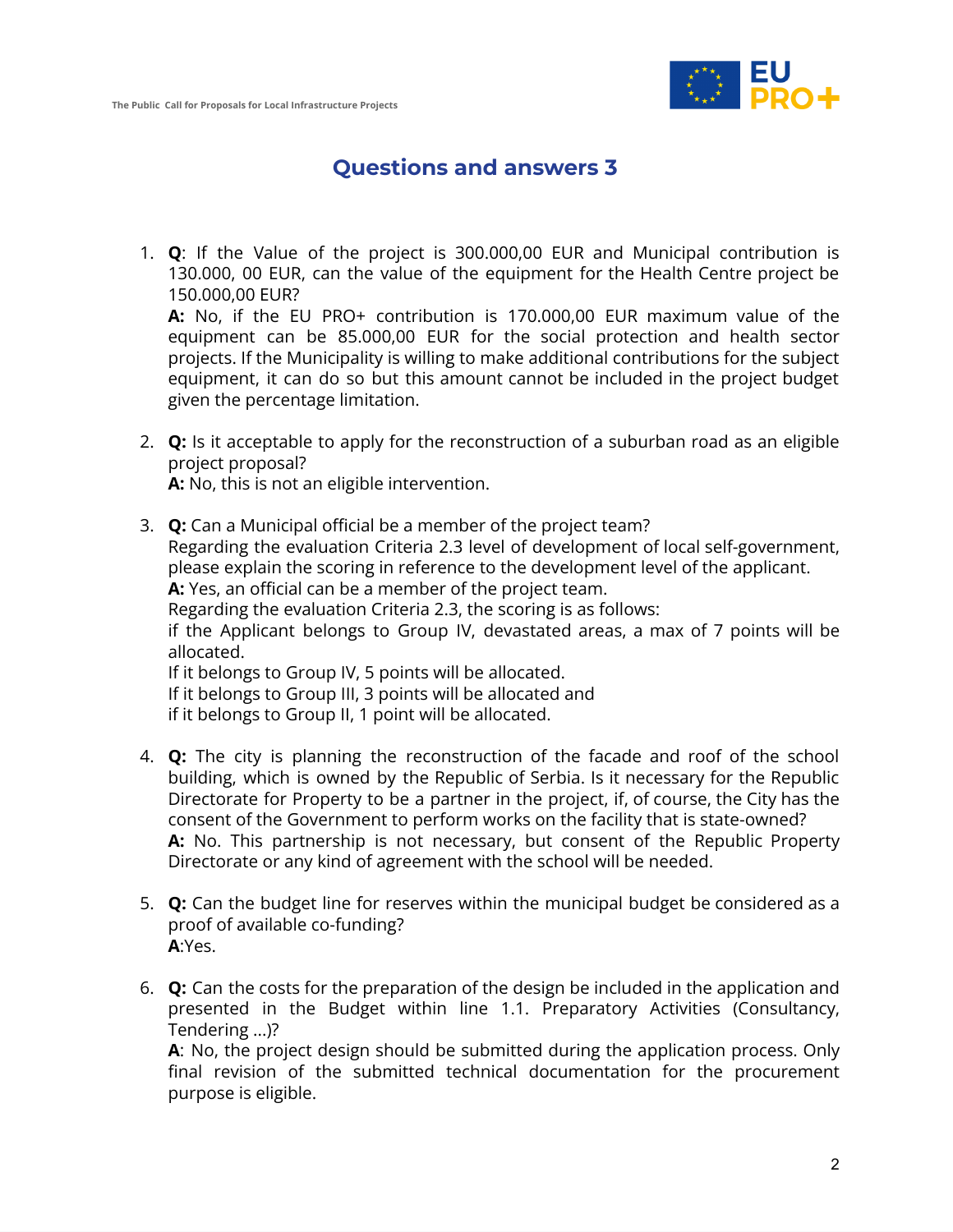

7. **Q:** Is it acceptable to transfer to the project partner the funds needed for the implementation of activities for which the partner is responsible so that the partner makes all individual payments related to these activities from his account? Or all payments on the project must be strictly paid from the sub-account of the applicant or the municipality? The partner would be paid by the grantee.

**A**: All payments related to project activities must be strictly paid from the Municipal sub-account.

8. **Q:** The project includes partnership between the city of Leskovac and PUC Vodovod Leskovac, and it is about the reconstruction of the water supply network (capacity increase). There is a proper building permit and the design, but we have a pumping station which we plan to replace with the identical equipment. We do not have a design for the new one so, can we include in the project this cost of equipment procurement (below 30% of the project value).

**A**: Yes, if this pump station is part of the proposed project and the need for the pump replacement is foreseen by the design/technical report, then it could be also added in BoQ.

9. **Q:** Is it eligible to apply with a project for which we have a building permit which has expired? **A**:No , the building permit should be updated and valid.

10. **Q:** Is it eligible for the statement of co-funding to be signed by the applicant's partner, in this case, PUC Vodovod Leskovac, which has foreseen the funding for this project within its budget. The main applicant is the city of Leskovac while the funding would come from the partner PUC Vodovod?

**A**: No, the statement of co-funding should be signed by the applicant (Municipality). Budget line from PUC Vodovod Leskovac budget should be submitted as a proof.

11. **Q:** Is it relevant to include the Programme of development of culture within the "soft" activities if the project is within this sector? If yes, can these activities be implemented by a Regional development Agency as a partner given the experience it has in this area?

**A**: Yes. Only "Soft Activities" that are part of the budget such as drafting acts and regulations that promote the principles of good governance or provision of other services that could contribute to improvement of services in this particular public institution can be funded. These activities can be carried out by LSGs, through the engagement of service providers such as the Regional Development Agency or Civil Society Organisations or other organisations that could be engaged for improvement of services. These costs may not exceed 5% of the total costs.

12. **Q:** Can a development agency accredited on the national level, registered as l.l.c be a partner on the project for the purpose of organising training in the area of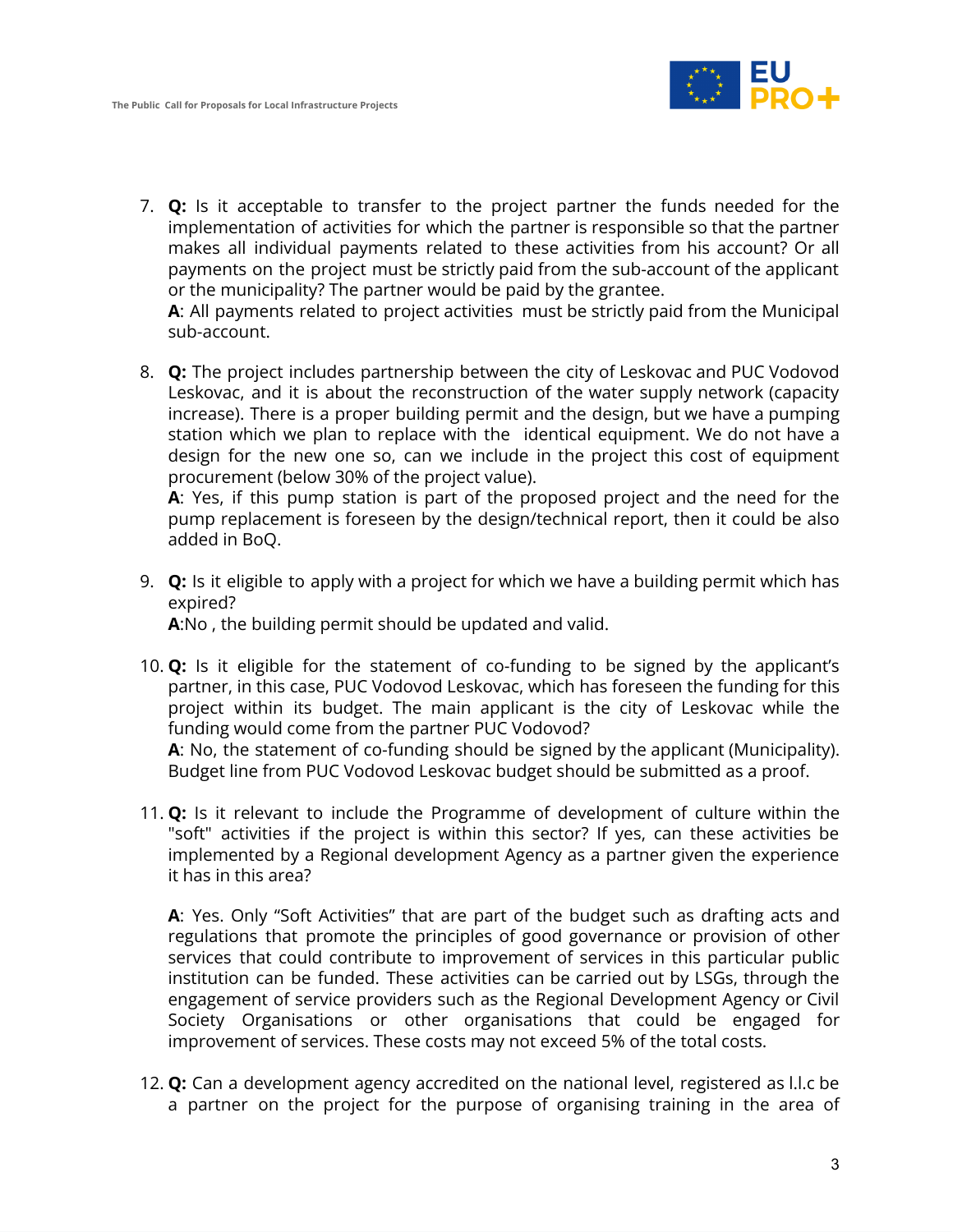

economic empowerment of women and be paid for these activities from the project budget of the foreseen 5 %?

**A**: Yes. "Soft Activities" related to promotion of the principles of good governance or provision of other services that could contribute to improvement of services in this particular public institution can be funded. These activities can be carried out by LSGs, through the engagement of service providers such as the Regional Development Agency that could be engaged for improvement of services. These costs may not exceed 5% of the total costs.

- 13. **Q:** Respected, the City of Novi Pazar is planning to apply with the project of upgrading the floors at the Public Health Institute in Novi Pazar and Tutin. Is it possible to apply with this project if the owner of the location is the Republic of Serbia, the Republic Directorate for Property, because the Public Health Institute is working to improve public health in the territory of Novi Pazar and Tutin? **A**:Yes, but a consent of the Republic Property Directorate or any kind of agreement with the Public Health Institute will be needed.
- 14. **Q:** I am addressing you on behalf of the Municipality of Varvarin and the association "Eurocontact", that is preparing a project proposal for the Public Call for local infrastructure projects. From the text of the Call for proposal, we could not conclude whether the salaries of employees in the Municipality of Ćićevac, who will be engaged in the project, can be accepted as part of the co-financing of the project? **A**: No, Human Resources costs are not eligible in this call, Co financing can only be financial.
- 15. **Q:** Can the amount for soft activities can be higher than 5% if the entire amount for soft activities is financed by the project applicant and /or can the funds over 5% be financed by the project applicant, or whether the project applicant can co-finance the project with more than 15%, in which case the surplus would be used for soft activities?

**A**: No, If the Municipality is willing to make additional contributions for the subject soft activities, it can do so but this amount can be included in the project budget given the percentage limitation.

16. **Q:** We have planned visibility activities as well as soft measure activity as part of our project proposal. LSG have enough capacities to organise these activities without incurring any costs, i.e. there are employees who can perform the activities in line with their normal work, so there is no need for the activities to be outsourced. Is it acceptable for these activities not to be outsourced, i.e paid for the project budget? **A**: Yes, it is ok not to outsource soft activities but realise them based on the in-house expertise. Nevertheless Human Resources costs are not eligible in this call such as salaries of Municipal employees but cost for soft measure activities are eligible.

#### **Questions from online info session held on 12 January 2022**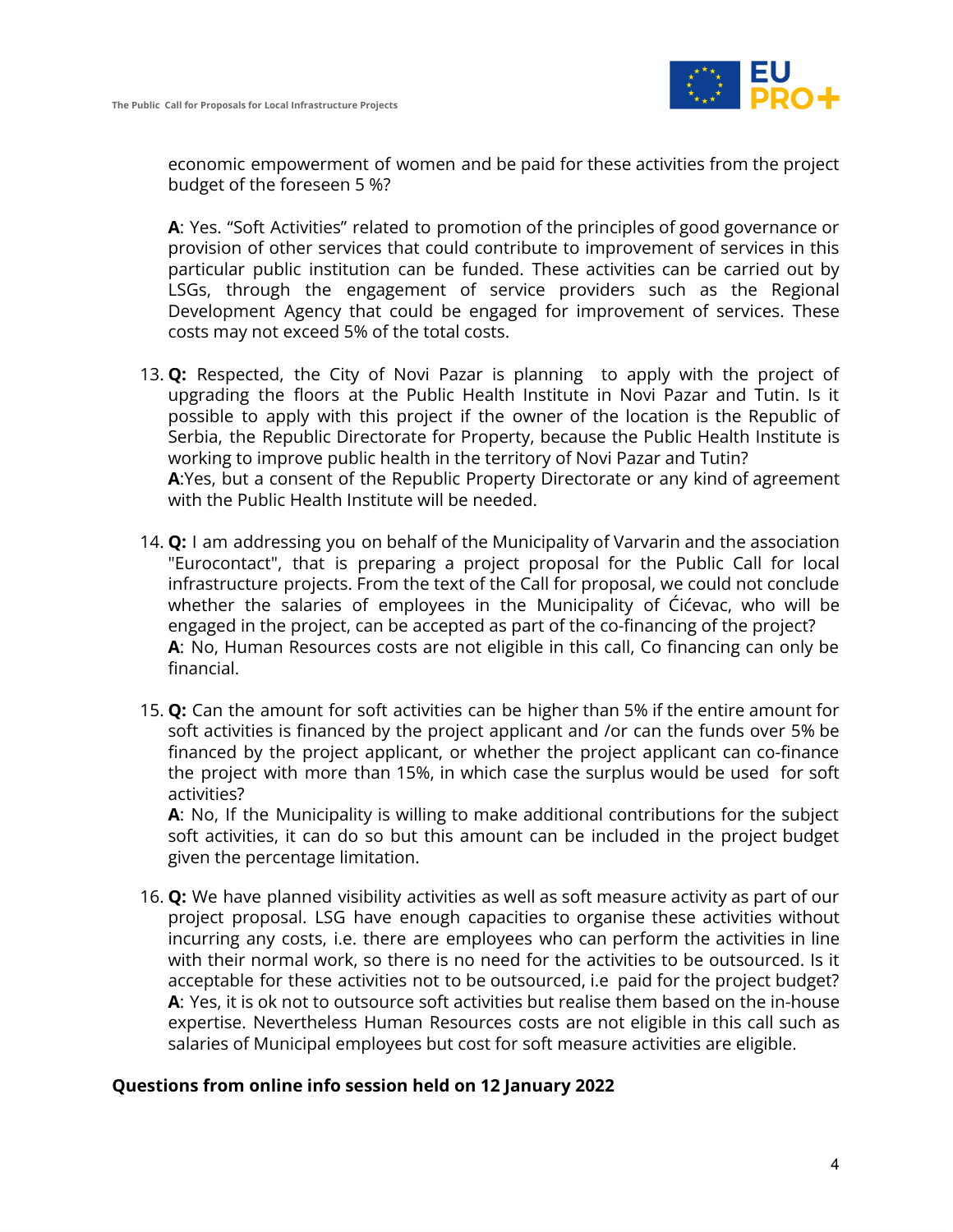

- 17. **Q:** Is partnership with the sector for emergency situations and with a public utility company eligible within the Call? **A**:Yes. Partnerships are encouraged within this Call.
- 18. **Q:** In case the BoQ changes due to the rise in the market prices, is it sufficient for the administration architect with relevant licence to verify the changed BoQ or this has to be done by the designer?

**A**:Yes.The recommendation is that the designer does the review of the BoQ.

19. **Q:** The project foresees the construction of an open air amphitheatre. The BoQ does not include the purchase of wifi benches for solar energy. Can they be included in the BoQ or should they be treated as the procurement of equipment? Is the revision of the project documentation necessary?

**A**:Yes. Both options are possible. Detailed specification with prices and location of the equipment should be provided. This is an innovative solution.

- 20. **Q:** As far as the donor projects are concerned in relation to relevant experience of the applicant, is it necessary to upload the final financial reports of those projects? **A**:No. Any document which proves the realised project with donor funds is sufficient proof (Donation agreement, Grant Support Agreement, Handover Record…).
- 21. **Q:** The project relates to a school and energy efficiency. The project design is separate in three phases, energy efficiency, basement and gym. Can we apply with one or two phases? We will not upgrade the school to level C in terms of energy efficiency but it will be improved for one level at least. **A**: You can apply with one or both phases if they are under the same permit, but the work should include finalisation of all functional parts included in your design.
- 22. **Q:** Is a project related to the replacement of joinery within the Occupational health clinic an eligible project? **A**: Yes.
- 23. **Q:** In relation to adjustment of prices from the BoQ with the current market prices, the municipality engaged a licensed engineer. If the documentation is not good enough, can the applicant use budget line 1 to revise it? **A**: Recommendation is to have revised the Bill of Quantity before applying, since all costs additionally occur after the award of the grant funds will be borne by the applicant. Budget line 1 can be used for additional assessment of the quality of design documentation and tender preparation, if justified, and with the consent of EUPRO plus.
- 24. **Q:** If the design foresees replacement of electrical installations including an X-ray machine, can the machine be included in the budget line for works or it has to be treated as equipment?

**A**: X-ray machines can be treated only as equipment.